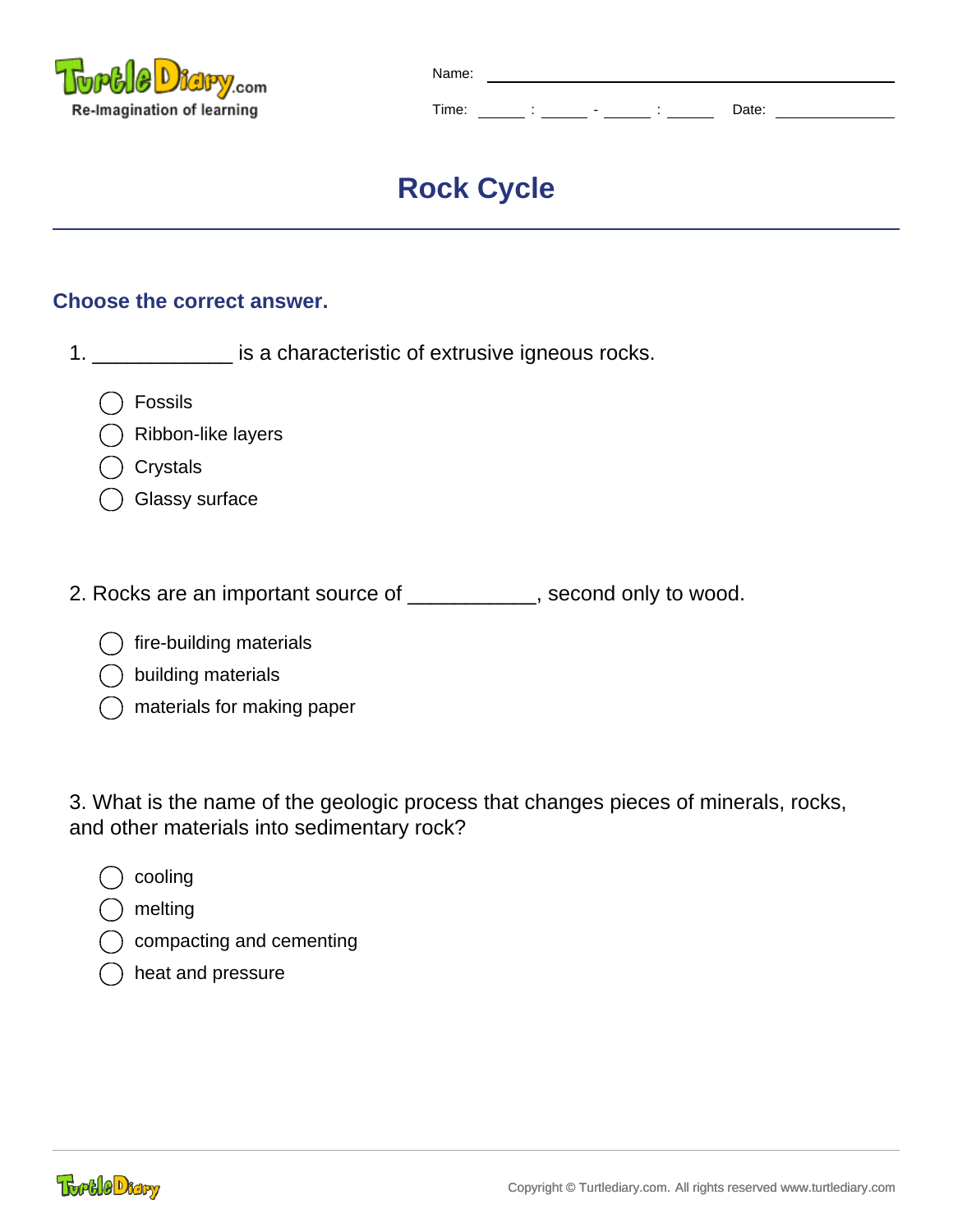# **State whether the following statement is true or false.**

- 4. Rocks never change.
	- **True**
	- False
- 5. The Pyramids of Giza are made of sandstone.



#### **Choose the correct answer.**

6. \_\_\_\_\_\_\_\_\_\_\_\_ is an abundant, rock-like mineral that is used to make plaster, fertilizer, alabaster, and even casts used to hold broken bones in place.

- salt
- diamond
- gypsum
- none of the above

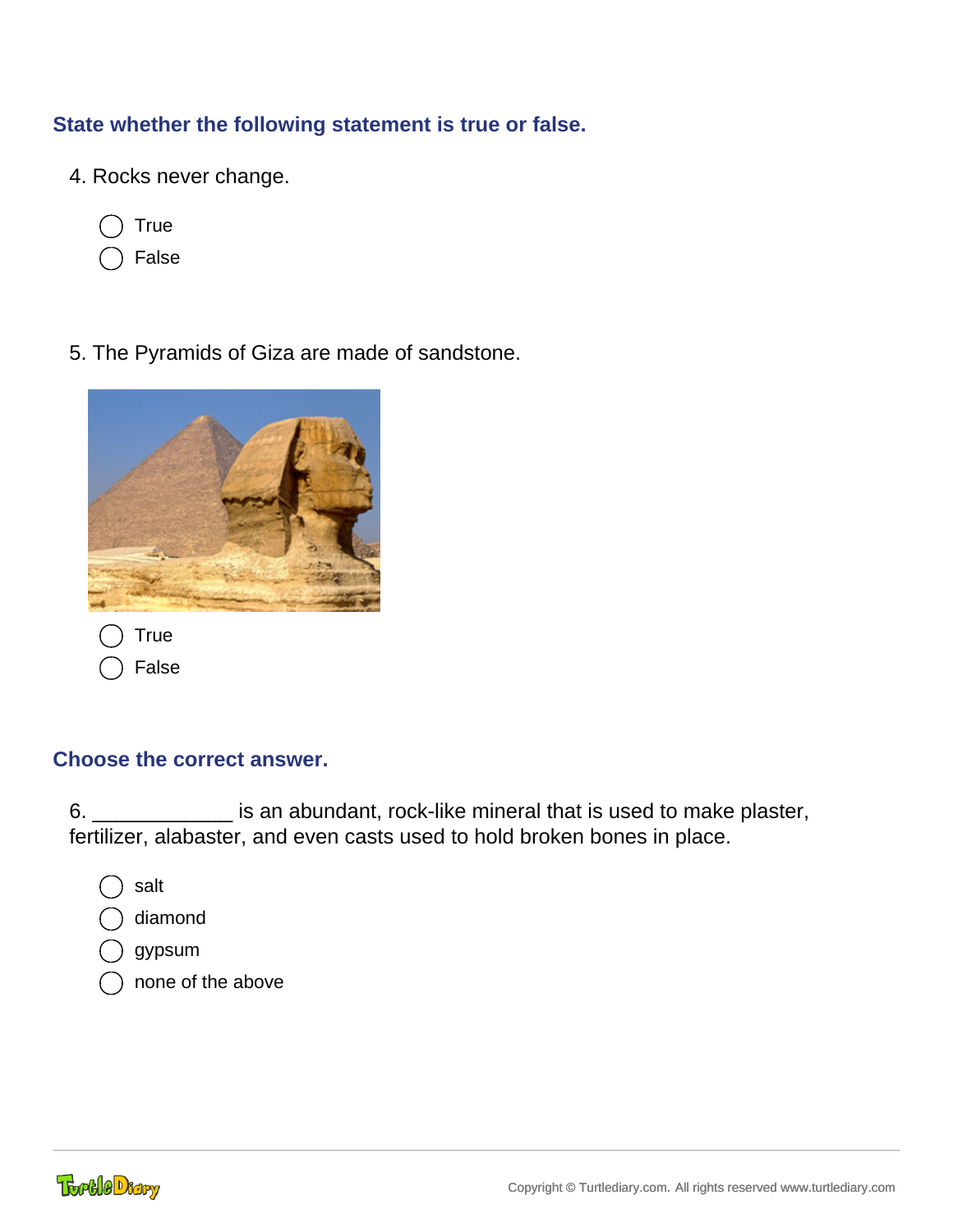## **State whether the following statement is true or false.**

- 7. Weathering and erosion can change an igneous rock into a metamorphic rock.
	- **True**
	- False

#### **Choose the correct answer.**

- 8. What substance is formed by the melting of metamorphic or igneous rock?
	- Magma
	- Lava
	- **Sediment**
	- Pebbles

9. On a visit to Virginia you take a photo of the sculpture of President George Washington inside the Capitol Building. What type of rock is this, and many other famous sculptures, made of?



- **Sedimentary**
- Igneous
- Metamorphic

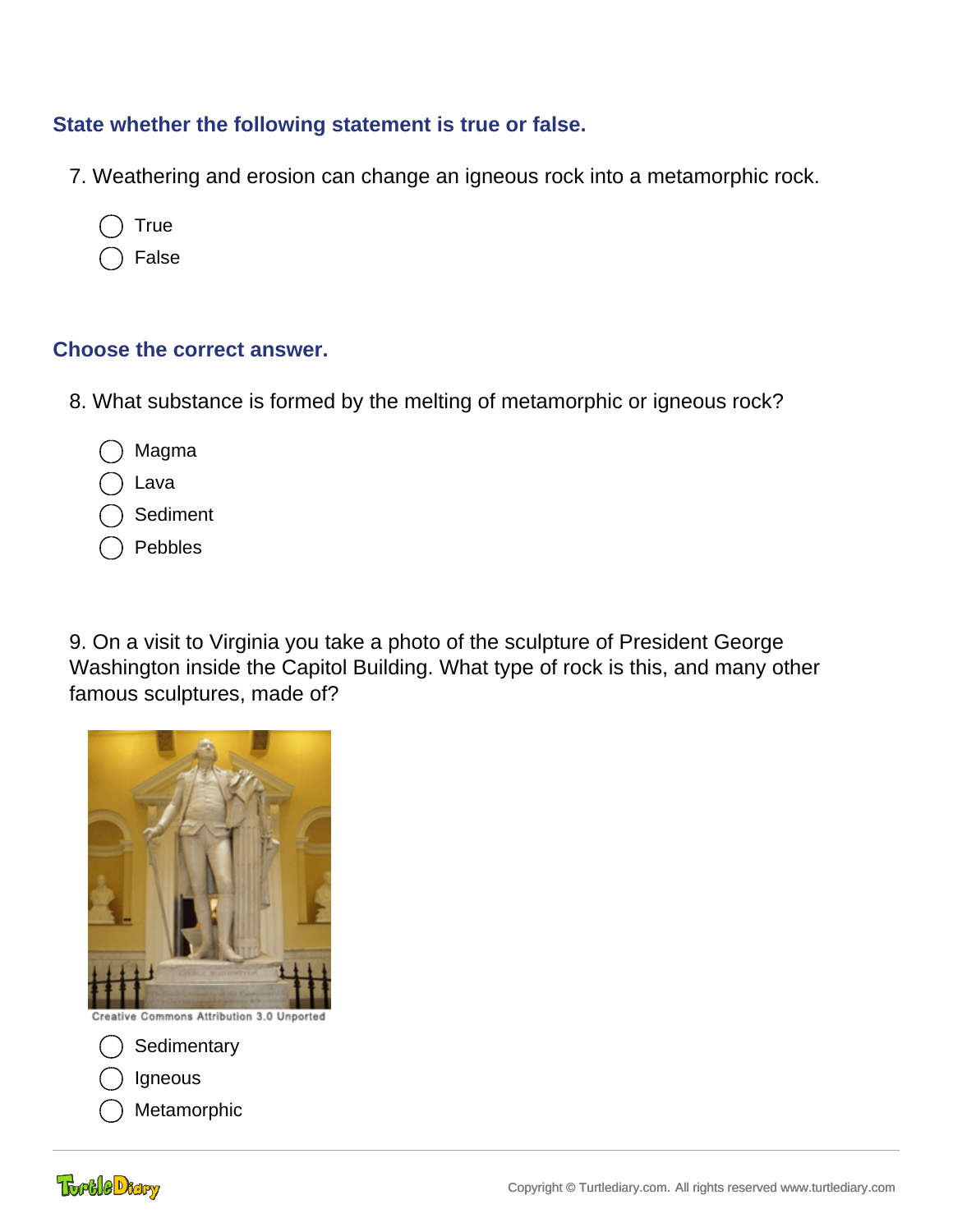10. In which type of rock are fossils typically found?



- **Sedimentary**
- Igneous
- Metamorphic
- None of the above

# 11. Which of the following is true?

- Minerals are made of rocks.
- Rocks are made of minerals.
- Neither statement is true.

## **State whether the following statement is true or false.**

- 12. A substance that is made from a single type of atom is known as a compound.
	- **True**
	- False
- 13. Hardness is a property of minerals that measures its ability to resist scratching.
	- True

False